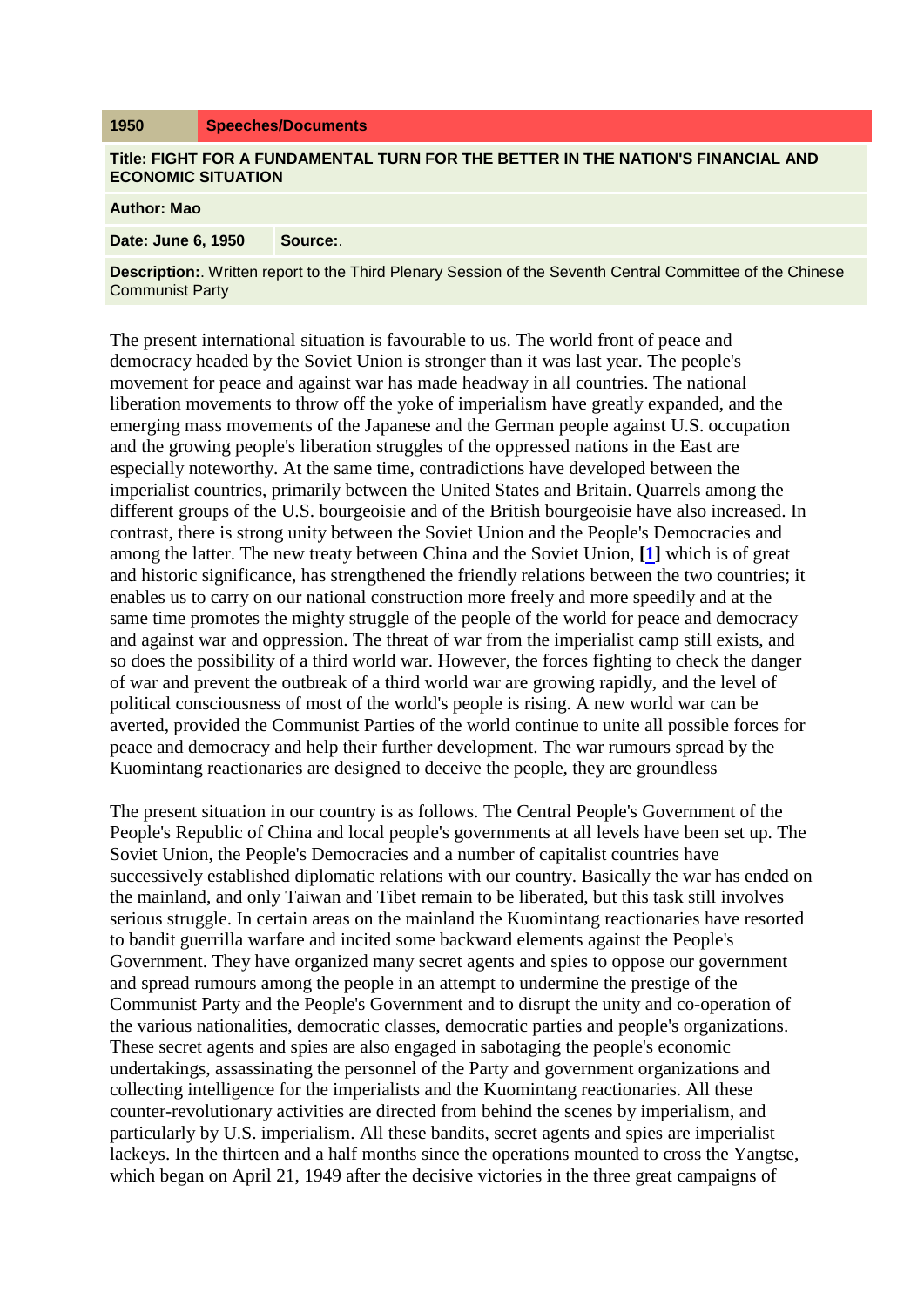Liaohsi-Shenyang, Huai-Hai and Peiping-Tientsin in the winter of 1948, the People's Liberation Army has completed the occupation of all Chinese territory except Tibet and Taiwan and a number of other islands and wiped out 1,830,000 troops of the reactionary Kuomintang and 980,000 of its bandit guerrilla forces, during this time the people's public security organs have uncovered large numbers of reactionary secret service groups and agents. In the new liberated areas, the present task of the People's Liberation Army is to continue to wipe out the remnant bandits and that of the people's public security organs is to continue to strike at the enemy's secret service groups. The great majority of the people throughout the country warmly support the Communist Party, the People's Government and the People's Liberation Army. In recent months, the People's Government has exercised unified control and unified leadership over financial and economic work on a national scale and has been successful in balancing budgetary revenues and expenditures, checking inflation and stabilizing prices. The whole people have supported the government by delivering grain, paying taxes and buying state bonds. **[\[2\]](http://www.marxists.org/reference/archive/mao/selected-works/volume-5/mswv5_06.htm#bm2)** Last year our country was hit by natural calamities over wide areas; about 120 million *mou* of farmland and 40 million people were affected by flood or drought to a greater or lesser degree. The People's Government has organized extensive relief for the victims and in many places has initiated large-scale water conservancy work. This year's crops are better than last year's and in general the summer harvest looks good. If the autumn harvest is also good, still better prospects for next year may be envisaged. Long years of imperialist and reactionary Kuomintang rule left our economy in a chaotic state and caused widespread unemployment. Since our victory in the revolution, there have been reorganizations of varying degrees in the whole of the old economic structure and the number of unemployed has further increased. This is a serious matter, and the People's Government has begun to adopt measures to give relief to the unemployed and find jobs for them so as to solve the problem step by step. It has done extensive work in the spheres of culture and education, and large numbers of intellectuals and students have undertaken either studies of the new knowledge or revolutionary work. It has already done something towards properly readjusting industry and commerce and improving the relations between the state sector and the private sector of the economy and between labour and capital, and it is devoting great efforts towards these ends.

China is a vast country and conditions are very complex; moreover the revolution triumphed first in certain areas and only later throughout the country. Accordingly, in the old liberated areas (with a population of approximately 160 million), agrarian reform has been completed, public order has been established, the work of economic construction has started on the right track, the life of most of the working people has improved, and the problem of unemployed workers and intellectuals has been solved (as in the Northeast) or is nearing solution (as in North China and Shantung Province). In particular, planned economic construction has begun in the Northeast. On the other hand, in the new liberated areas (with a population of approximately 310 million), since liberation occurred only a few months ago, or half a year or one year ago, the more than 400,000 bandits scattered in remote regions have yet to be wiped out, the land problem has not been solved, industry and commerce have not been properly readjusted, unemployment has remained serious, and public order has not been established. In a word, the conditions for carrying out planned economic construction are still lacking. That is why I said some time ago that we had achieved a number of successes on the economic front, for example, budgetary revenues and expenditures were nearly balanced, inflation was being checked and prices were tending towards stability -- all this indicated that the financial and economic situation was beginning to take a turn for the better, but not yet a fundamental turn for the better. Three conditions are required for the fundamental turn for the better in the financial and economic situation, namely, (1) completion of agrarian reform; (2) proper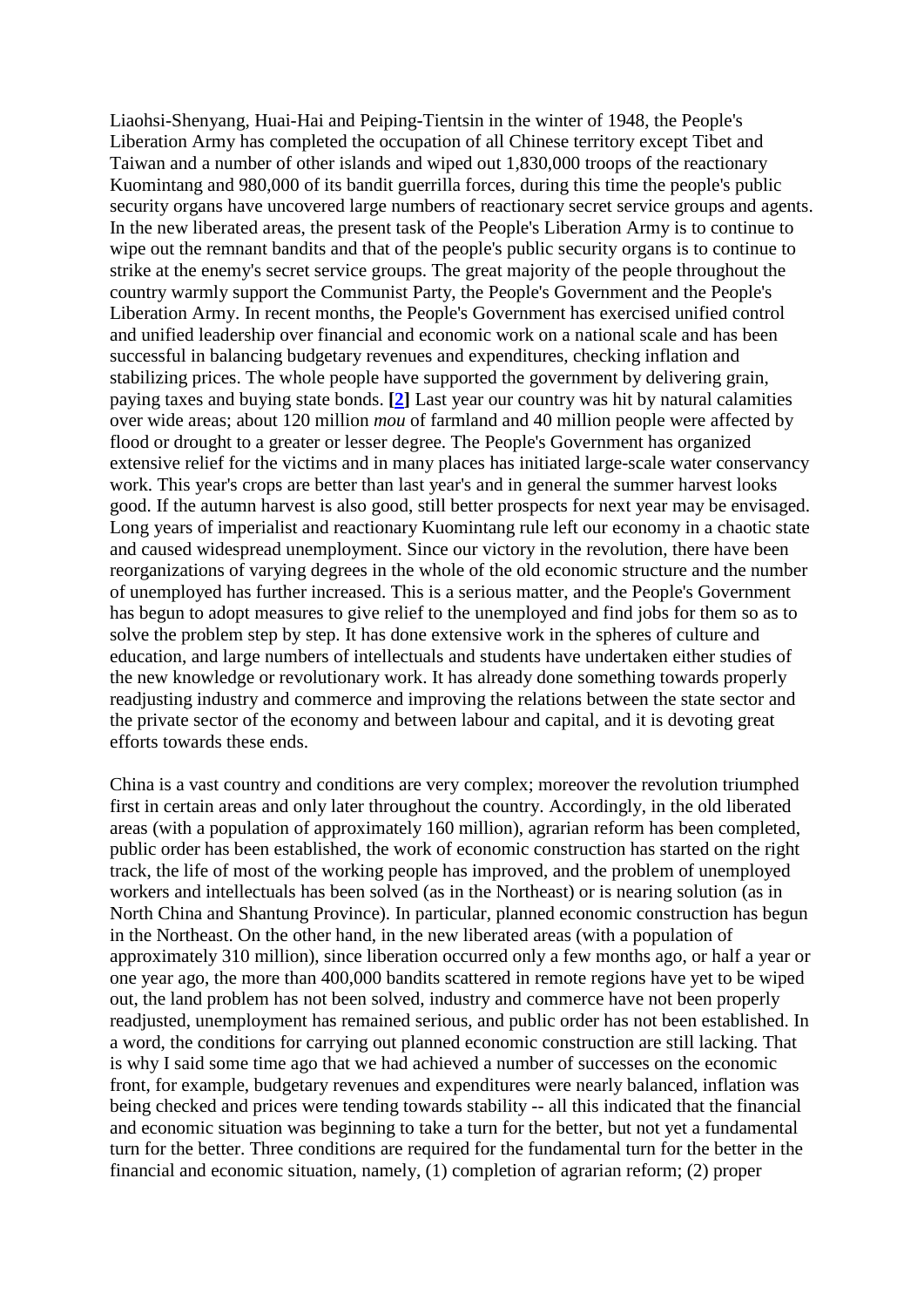readjustment of existing industry and commerce; and (3) large-scale retrenchment in government expenditures. The fulfilment of these three conditions will take some time, say three years or a little longer. The whole Party and nation must strive to bring about these conditions. I believe, and so do you all, that we can surely do this in about three years. By that time, we shall be able to witness a fundamental turn for the better in the entire financial and economic situation of our country.

To this end, the whole Party and nation must unite and carry out the following tasks:

(1) The work of agrarian reform should proceed step by step and in a systematic way.**[\[3\]](http://www.marxists.org/reference/archive/mao/selected-works/volume-5/mswv5_06.htm#bm3)** As the war has basically ended on the mainland and the situation is entirely different from that in the period from 1946 to 1948 (when the People's Liberation Army was locked in a life-anddeath struggle with the Kuomintang reactionaries and the issue had not yet been decided), it is now possible for the state to extend loans to the poor peasants to help them out of their difficulties and thus make up for the drawback that they are to receive less land. Accordingly, there should be a change in our policy towards the rich peasants, a change from the policy of requisitioning their surplus land and property to one of maintaining the rich peasant economy in order to facilitate the early rehabilitation of rural production and the better to isolate the landlords and protect the middle peasants and lessors of small plots.

(2) Unified control and unified leadership in our financial and economic work should be consolidated, and so too should the balancing of budgetary revenues and expenditures and the stabilization of prices. In accordance with this principle, taxes should be readjusted and the people's burden appropriately lightened. In line with the principle of making over-all plans and taking all factors into consideration, drifting and anarchy in our economic work should be gradually eliminated, existing industry and commerce should be properly readjusted, and relations between the state sector and the private sector and between labour and capital should be effectively and suitably improved; thus under the leadership of the socialist state sector all sectors of the economy will function satisfactorily with a due division of labour to promote the rehabilitation and development of the whole economy. The view held by certain people that it is possible to eliminate capitalism and realize socialism at an early date is wrong, it does not tally with our national conditions.

(3) While preserving its main forces, the People's Liberation Army should be partially demobilized in 1950, provided that the forces must be adequate to liberate Taiwan and Tibet, consolidate national defence and suppress counter-revolutionaries. This demobilization must be carried out carefully so as to enable the demobilized soldiers to return home and settle down to productive work. Readjustment is also necessary in administrative organizations, and here too the excess personnel should be dealt with appropriately so that they have the opportunity either to take up work or to study.

(4) Reform of the old school education and of the old cultural institutions in our society should be conducted carefully step by step, and all patriotic intellectuals should be won over to the service of the people. On this question, procrastination or reluctance to introduce reforms is wrong, and so is rashness or any attempt to push them through arbitrarily.

(5) Relief for unemployed workers and intellectuals must be carried out in earnest, and they must be helped to get work in a planned way. Serious efforts to provide relief for people stricken by natural calamities must continue.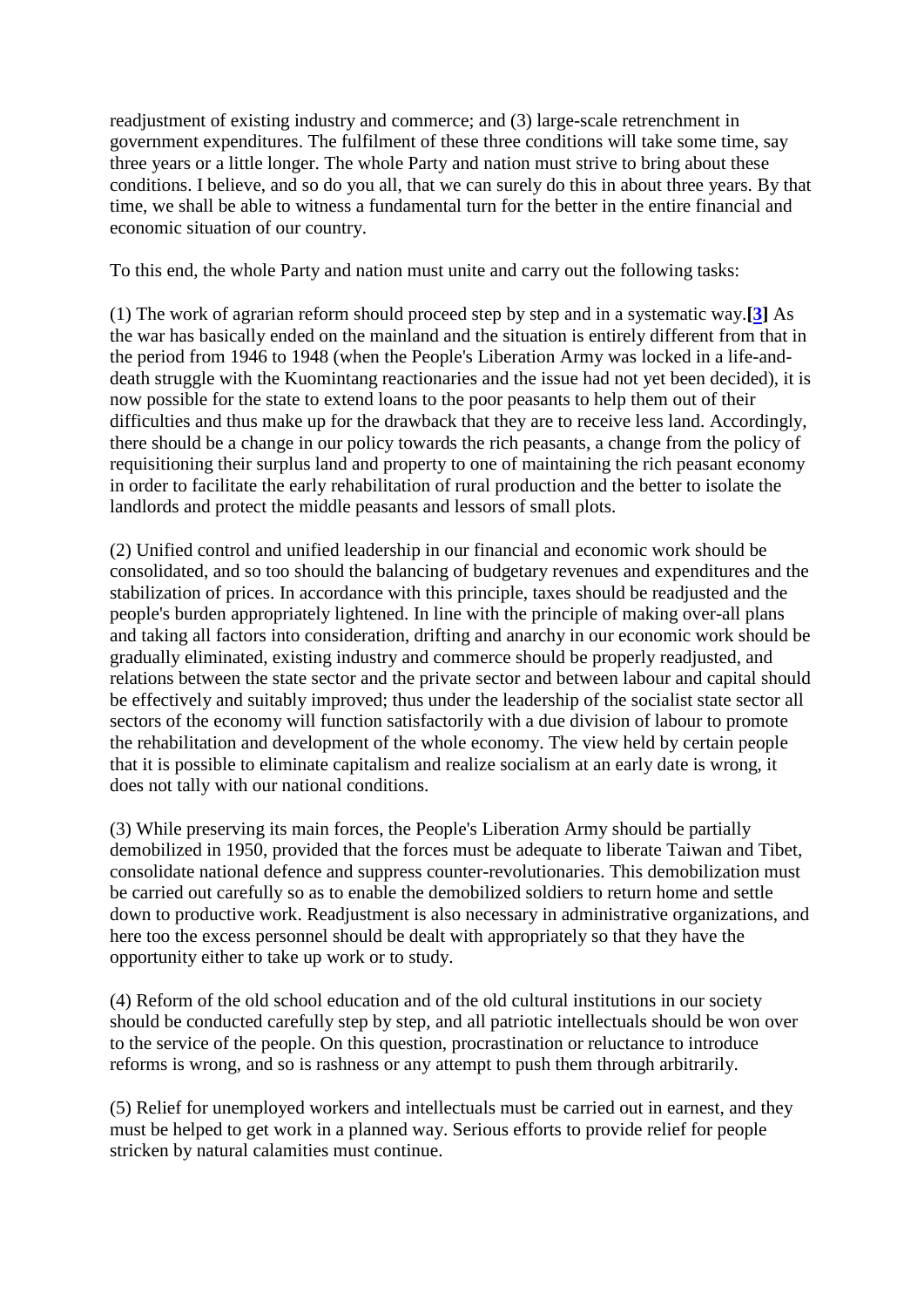(ó) We must earnestly unite with the democratic personages in all circles, help them solve the problem of work and study, and overcome any tendency towards either closed-doorism or excessive accommodation in united front work. We must endeavour to make a success of the conferences of people from all circles **[\[4\]](http://www.marxists.org/reference/archive/mao/selected-works/volume-5/mswv5_06.htm#bm4)** so that people from every walk of life can unite in a common effort. All matters of importance to the people's governments should be submitted to these conferences for discussion and decision. Representatives at these conferences must have the right to express their views fully; any attempt to hinder such expression is wrong.

(7) Bandits, secret agents, local tyrants and other counter-revolutionaries, all of whom are menaces to the people, must be resolutely rooted out. On this question it is necessary to follow a policy of combining suppression with leniency without stressing one to the neglect of the other, that is, a policy of certain punishment for the main culprits, no punishment for those accomplices who act under duress and rewards for those who render positive services. The whole Party and nation must heighten their vigilance against the conspiratorial activities of counter-revolutionaries.

(8) The Central Committee's directives on consolidating and expanding the Party organization, on strengthening the ties between the Party and the masses, on conducting criticism and self-criticism and on launching a rectification movement throughout the Party should all be strictly carried out. Since the membership of our Party has grown to 4,500,000, we must henceforth follow a prudent policy in expanding the Party organization, be strict in preventing political speculators from gaining Party membership and take proper measures to clear out those already in. We must pay attention to admitting politically conscious workers into the Party in a planned way in order to increase the proportion of workers in the Party organizations. In the old liberated areas, in general Party recruiting in the villages should stop. In the new liberated areas, in general the Party organizations in the villages should not expand until agrarian reform is completed in order to prevent political speculators from worming their way into the Party. During the summer, autumn and winter of 1950, the whole Party must carry out a large-scale rectification movement in close co-ordination with its other tasks, not in isolation from them. Such methods as reading selected documents, summing up work, analysing the situation and making criticism and self-criticism should be used to raise the ideological and political level of cadres and rank-and-file Party members, correct mistakes in work, overcome the conceit and complacency of the self-styled distinguished veterans, eliminate bureaucracy and commandism and improve the relations between the Party and the people.

# *NOTES*

1. This refers to the Sino-Soviet Treaty of Friendship, Alliance and Mutual Assistance signed on February 14, 1950.

2. This refers to the People's Victory Parity Bonds floated by the Central People's Government in 1950.

3. Beginning from the winter of 1950, the new liberated areas, one after another, unfolded a large-scale agrarian reform movement. By the winter of 1952 agrarian reform was basically completed, except in some minority nationality areas. In the old and new liberated areas throughout the country, about 300 million landless or land deficient peasants received some 700 million *mou* of land.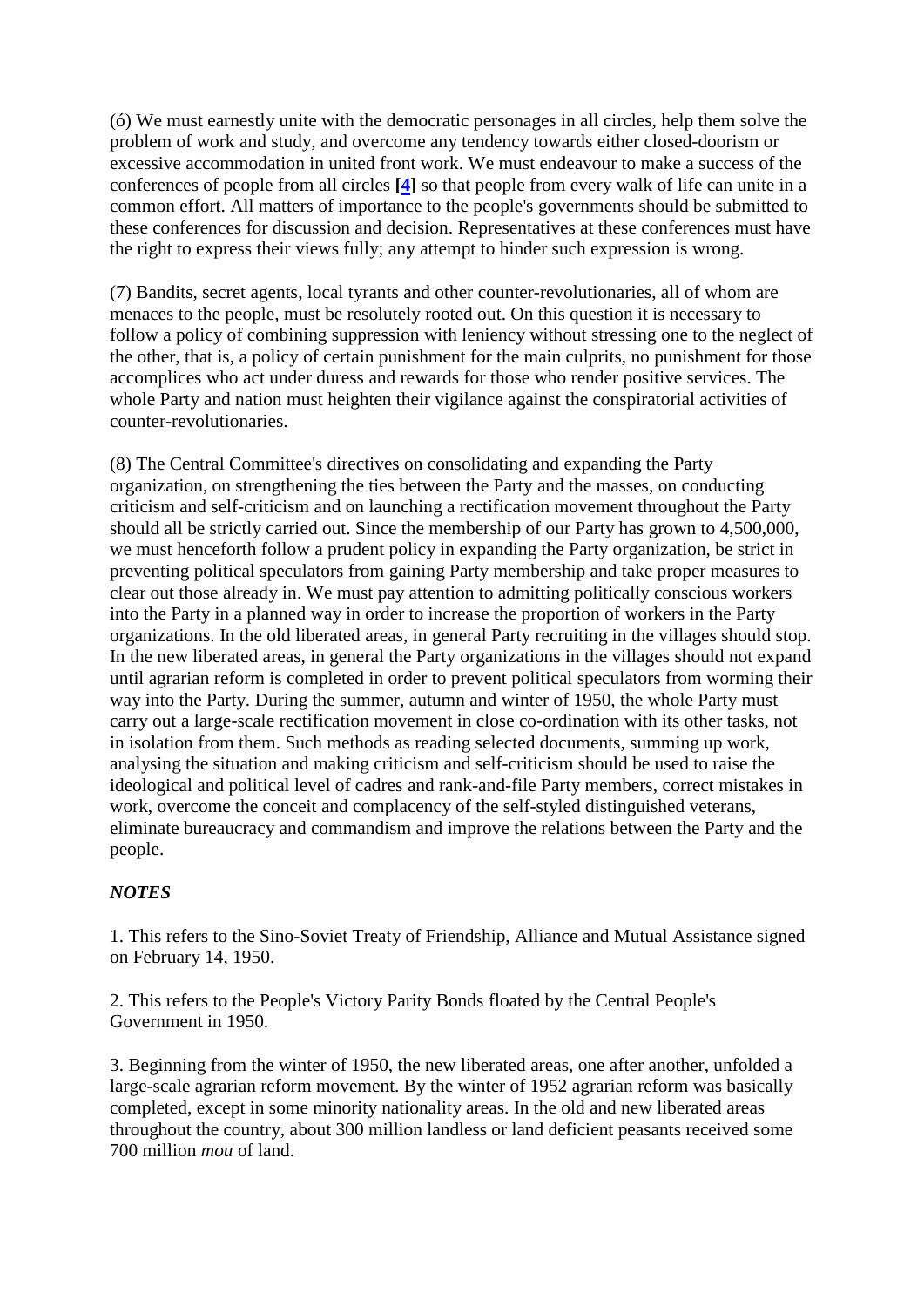4. Before the election and convocation of the local people's congresses at all levels, conferences of people from all circles were convened, in accordance with the stipulations of the Common Programme of the Chinese People's Political Consultative Conference of 1949, to exercise the functions and powers of the people's congresses step by step.

**Notes** The Writings of Mao Zedong, 1949-1976. Contributors: Michael Y. M. Kau - editor, John K. Leung - editor, Tse-tung Mao - author. Publisher: M. E. Sharpe. Place of Publication: Armonk, NY. Publication Year: 1986. Page Number: 97.

Source: *RMRB* ( June 13, 1950), 1. Other Chinese Texts: *XHYB*, II:3 ( July 15, 1950), 487- 488; *Xuanji, V, pp. 15-20; Buyi, pp. 6-10. Available English Translations: NCNA, Supplement, 50 ( June 16, 1950), 1-4; SW, V, pp. 26-32; K. Fan ( 1972), pp. 103-110.* 

*This is a written report to the Third Plenum of the Seventh Central Committee of the CPC. There are minor textual discrepancies between the 1950 versions and the Xuanji, V, version. Mao also made an oral report to the Third Plenum on June 6, entitled "Don't Attack on All Fronts", translated in SW, V, pp. 33-36.* 

1. See text Sept. 21, 1949, note 4. 2. See text Jan. 2, 1950, note 1. 3. In using the term "People's Democracies" we follow *Xuanji*, V. Earlier versions in *RMRB* and "XHYB" have the term "new democracies." See again text Sept. 21, 1949, note 4. 4. These refer to the three major battles in the Third Revolutionary Civil War period of September 1948-February 1949. The Liaoxi-Shenyang battle was conducted by the Northeastern PLA under the command of Lin Biao and Luo Ronghuan from September 12 to November 2, 1948, in which, after a 50 day siege, Shenyang, a major city in the Jinzhou region of Western Liaoning Province, was liberated. From November 7, 1948, to January 10, 1949, the Second Field Army under the command of Liu Bocheng and Deng Xiaoping and the Third Field Army under the command of Chen Yi and Su Yu conducted a battle in the Xuzhou region in the lower Huai River basin, annihilating 57 divisions of the KMT forces. Then from December 5, 1948, to January 31, 1949, the two Communist army groups, one under Lin Biao-Luo Ronghuan and the other under Yang Dezhi-Yang Chengwu, converged on Beiping, resulting eventually in liberation of that city and of the metropolis Tianjin. These three major battles marked the completion of the military liberation of all regions north of the Yangtze River. On February 3, 1949, the Communist forces entered Beijing (then still known as Beiping) in triumph. On April 20, 1949, following the breakdown of negotiations with the Nanjing government, Mao and Zhu De issued orders for the PLA to cross the Yangtze River. This was done on April 21 in two provinces--Anhui and Jiangsu. On April 23, Nanjing was liberated. 5. The GAC of the Central People's Government issued its Resolution on the Unifying of the State's Financial and Economic Activities on March 3, 1950. 6. "This refers to the People's Victory Parity State Bonds, issued by the Central People's Government in 1950." ( *Xuanji*, V, p. 20.) 7. Conventionally, before 1949, the term "old liberated areas" referred to areas that had come under Communist control after the Long March ( Oct. 1934-Oct. 1935) but before the Third Revolutionary Civil War period ( Aug. 1945-Oct. 1, 1949). Throughout the period of the United Front (beginning Dec. 1935) and the War of Resistance against Japan ( July 1937- Sept. 1945) the CPC expanded. By the beginning of the Third Revolutionary Civil War, it controlled seven liberated areas in Central China and two small areas in South China. The old liberated areas are distinguished from the new liberated areas, which refer to areas liberated during the Third Revolutionary Civil War period. See J. Harrison ( 1972), p. 372. However, earlier in this article and in other places in *Xuanji*, V, the term "newly liberated areas" also appears to be used to refer specifically to areas liberated in 1949, on the verge of the